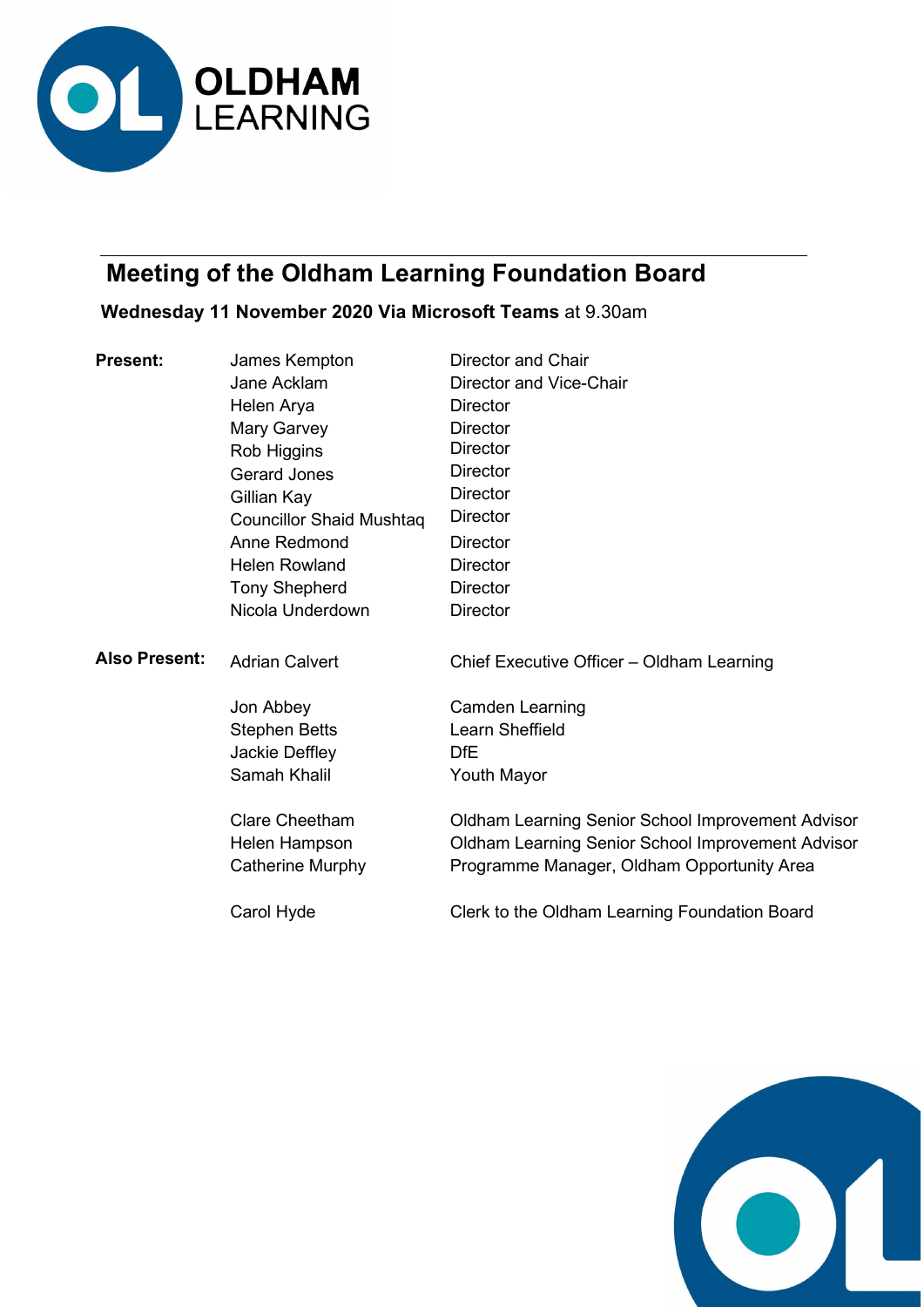

# 1 Welcome and Apologies

The Chair welcomed all present and informed everyone that Stephen Betts, Learn Sheffield and Jon Abbey – Camden Learning will be joining the meeting. The Chair then introduced Jackie Deffley DfE who has joined the Opportunity Area team and Samah Khalil, Youth Mayor.

Apologies for absence were received from Sara Zagorski.

# 2 Minutes and Register of Business, Pecuniary and Personal Interests.

Board Members were asked to complete and sign the documents for the register declaring any business, pecuniary and personal interests relating to companies (goods and services) or personal relationships with pupils, volunteers and members of staff associated with the school where a matter may be discussed at the meeting.

No further declarations were made.

The CEO commented that there are still several declarations of business, pecuniary and personal interests forms that have not been received. The Chair requested that these be completed immediately and returned by Friday 13 November 2020.

ACTION: All Oldham Learning Foundation Board Members

### 3 Agree Any Other Urgent Business

There were no items of Any Other Urgent Business to discuss.

#### 4 CEO Appointment Update

The CEO informed the meeting that the advert for the Chief Executive Officer role is now advertised on Greater Jobs from Friday 6 November 2020 and that he had had several conversations from interested individuals from inside and outside the borough.

The following are the agreed dates:

Closing Date: 23 November 2020 at 12pm Shortlisting: 26 November 2020 Interviews: 7 December 2020

The panel is as agreed at the last meeting with the addition of Gerard Jones and Cllr Shaid Mushtaq as required by Oldham Council (the employing authority) due to the grading of the post.

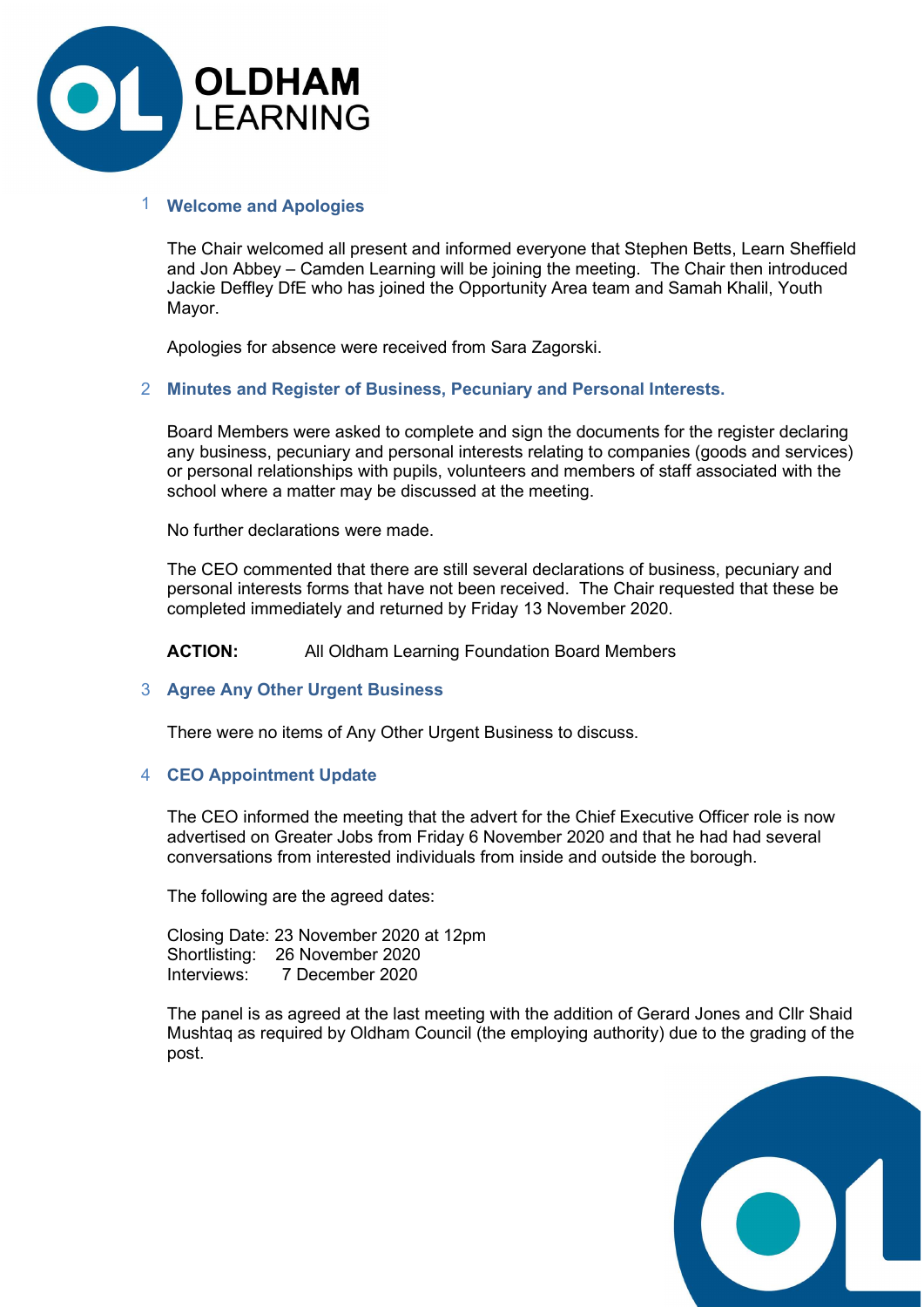

Directors agreed that there is a need for a strong leader and for that person to have credibility.

ACTION: Directors

# 5 School Improvement Model and the Role of Oldham Learning

Stephen Betts, Learn Sheffield referred to his report which had been circulated prior to the meeting and outlined some of the more salient points as identified below.

### Communication

 It is important not to scale back on pace or ambition further than has already been the case due to Covid but the format, timing and tone of communication from January 2021 needs careful consideration.

 When considering these messages, it should always include reference to our understanding that the sector-led partnership model is being developed because we believe it to be the strongest approach to improvement. It is sometimes tempting and easier to explain the model in terms of expediency or deficit.

# Statutory School Improvement (from September 2021) - LA Functions and Resources Delegated to Oldham Learning

 The implication is that OL should work with stakeholders to develop a School Improvement Strategy during the spring term of 2021 ready to launch in the summer term ahead of September 2021, potentially for a two or three year period. The development of this strategy can be informed by the work this autumn but the opportunity to co-construct the final strategy alongside schools and academies is significant for the new OL CEO.

The School Improvement Strategy will include:

- how OL will understand and describe improvement need (in settings and the local area) through categorisation and analysis;
- how OL will understand and share improvement capacity (in settings and other partners) through the categorisation process and other mapping of capacity and resources;
- what mechanisms OL will use to match and broker capacity to meet need;
- how this will sit within a strategic framework which is consistent with all duties and the education landscape;
- how OL will be accountable.

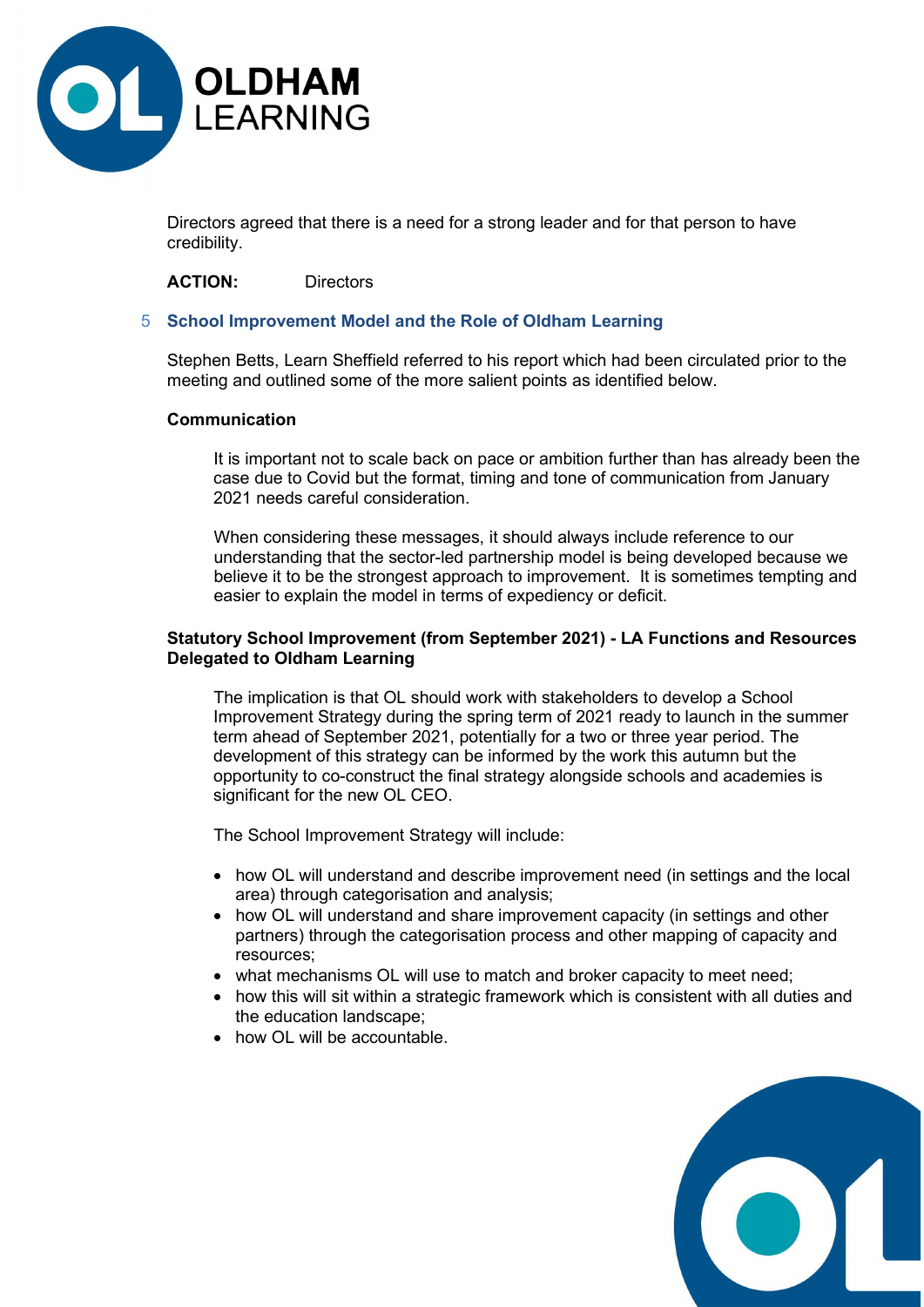

# Wider School Improvement (Traded) Offer (from September 2021)

 The key message from the conversations with school leaders is the need for this offer to be flexible and quality assured. Many school leaders talked about a 'pick and mix' or 'buffet' style approach where there is 'something here for every school regardless of governance or the position of the organisation'. Comment was made that this needs to be quality assured.

 It is also worth noting in this context the step that is being made in offering a traded offer and the different relationships and expectations that this creates. One school leader described this as the 'difference between having an offer that nobody could disagree with as opposed to one which schools and academies will actively engage with and commit to'. Comment was made that there may be different expectations of the traded offer.

 When considering priorities which feed into the OL offer, we need to think about the difference between priorities in an OA and those in an organisation such as OL. Whilst OA priorities set the parameters for funding decisions within a fixed time period, OL may wish to also identify additional longer-term priorities which seek to develop system culture and activity that provides a cycle of improvement for the system ('every year' content).

Stephen Betts continued his presentation and explained a potential model for OL which included:

- Core offer traded offer.
- Wider offer school improvement.
- Statutory school improvement offer.

Tony Shepherd spoke about the wider offer from September 2021 and the number of areas that the LA may consider transferring to Oldham Learning. Some areas e.g. governance have not been consulted on and are all examples in the report are exemplar to support discussion of the possibilities.

The Chair asked directors for their view on the model presented by Stephen Betts.

Jane Acklam commented that as this is draft 1, the Oldham context needs adding. Jane also mentioned that she was not sure about the 6-month improvement offer for this year. Jane also explained that she was concerned over Covid19 and teachers/schools unable to take on new concepts.

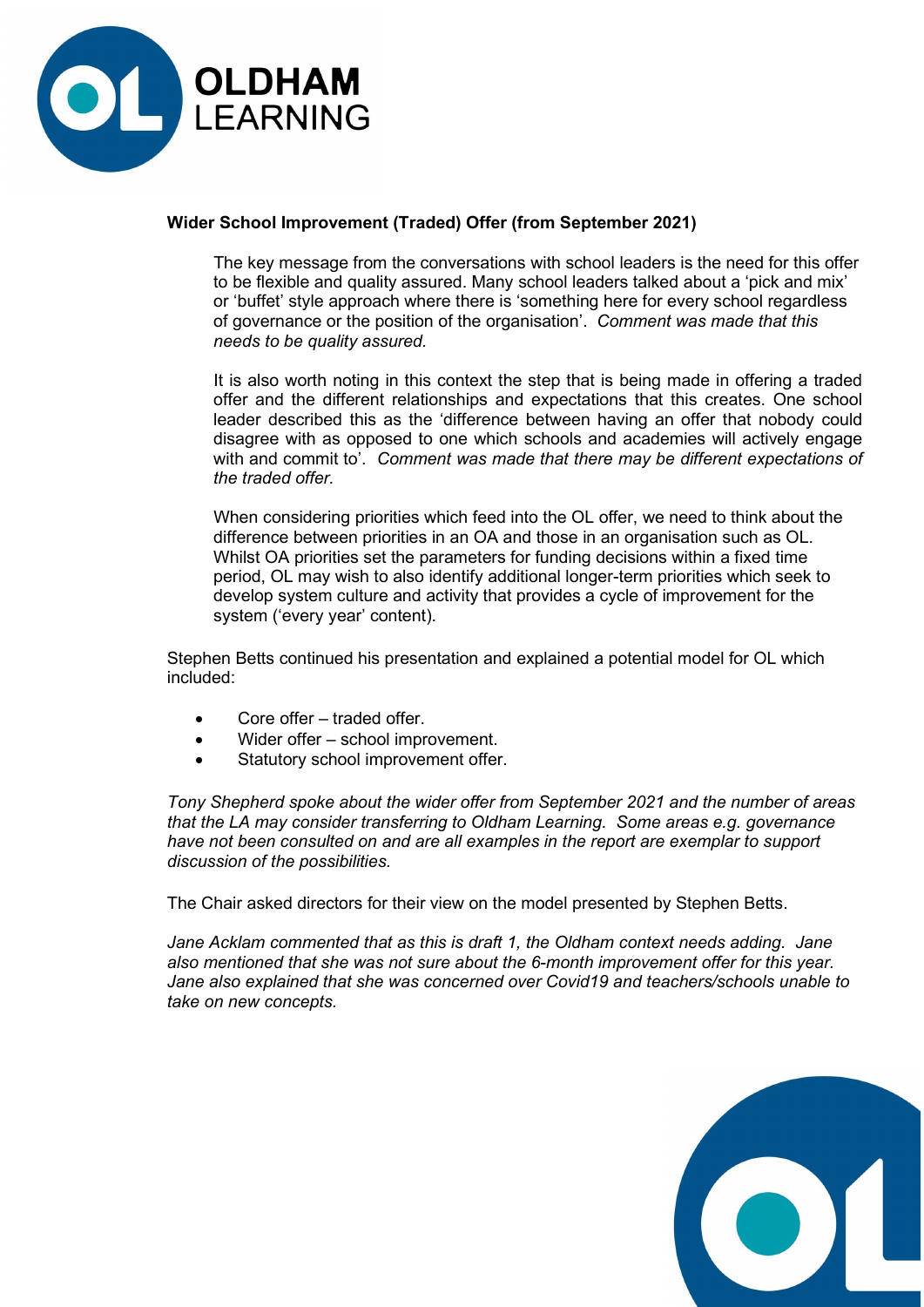

Helen Rowland stated that a six month try out for free is a great way to hopefully bring people on board for the future.

Rob Higgins mentioned that there are some easy things to do, without bandwidth from school leaders.

Nicola Underdown added her thanks to Mr Betts for his presentation and for school leaders for participating in the survey/consultation. Nicola stated the she would try to align with the DfE.

Mary Garvey commented that the costings need to be right.

Helen Arya mentioned that the traded services need to be considered and OL needs to consider using procurement.

The Chair felt it is beneficial for Oldham Learning to have a Teaching School hub based in the locality and that OL makes representations to DfE to this effect.

# ACTION: Chair

Nicola Underdown stated that she and Sara Zagorski would recuse themselves from this issue.

RESOLVED: that the information be received and noted.

#### 6 The Outcomes Framework - Presentation and discussion

A copy of the Outcomes Framework had been circulated prior to the meeting for director's information.

Jon Abbey took directors through the following:

- System health check.
- Accountability to self and peers.
- Three cornerstones of the outcome's framework.
- Draft outcomes to be delivered.

Oldham Outcomes (Draft) shows the outcome and how the outcome will be delivered in each of the following areas:

- 1. Teacher recruitment, retention and development
- 2. System Leadership,

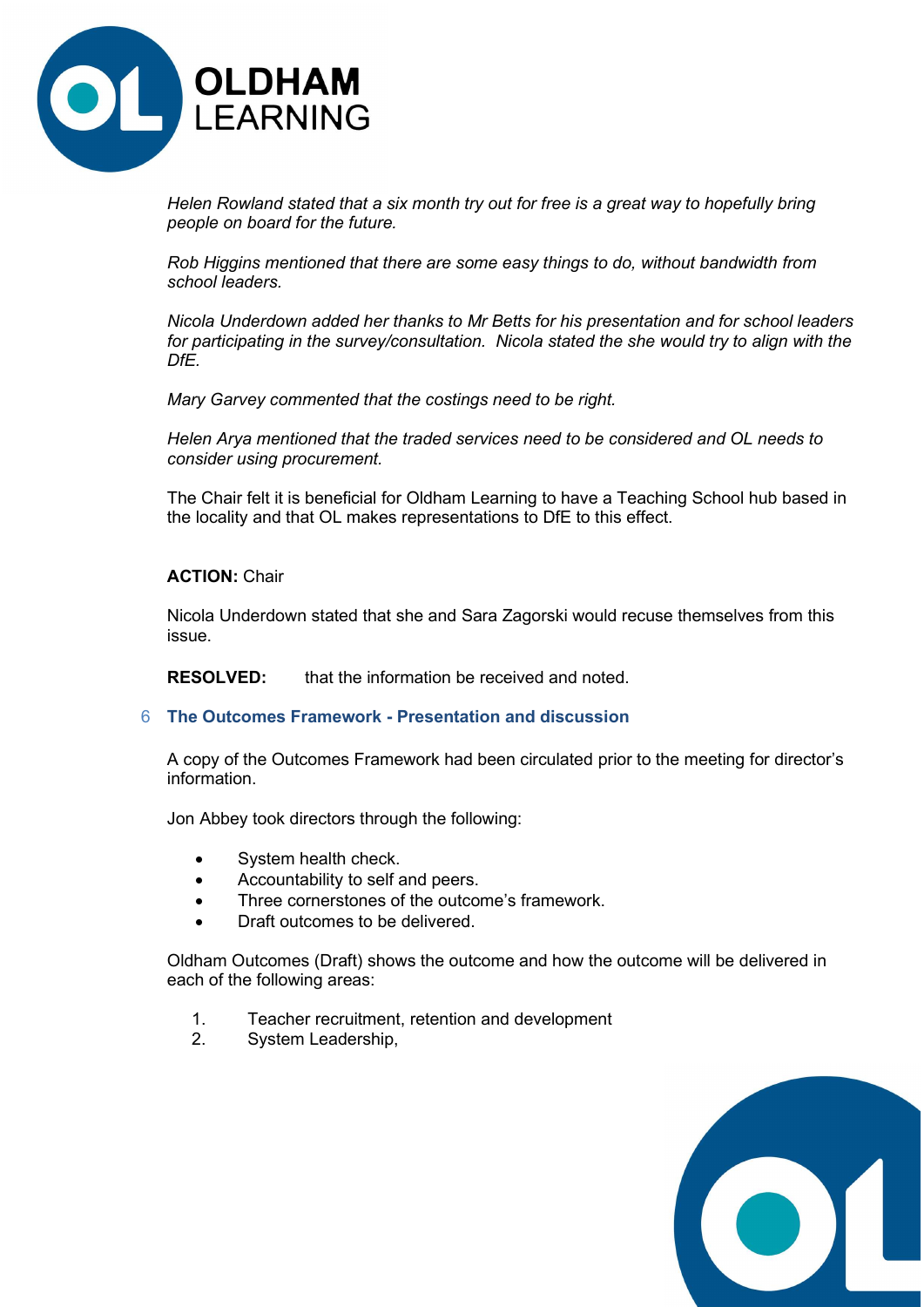

- 3. Curriculum Leadership
- 4. English Literacy and mathematics
- 5. Digital learning in Oldham (primary and secondary and post 16)
- 6. Covid Disruption and the implications for Oldham Learning

Jon Abbey explained to directors how the Oldham Outcome Framework – Highlight Report would be used.

Cllr Mushtaq expressed his concern over examination performance type targets/benchmarks which can lead to unintended consequences and decision being made to meet these targets rather than the best choices for the pupils.

Helen Arya stated that we do need targets for EDI (Equality, Diversity and Inclusion). It would be useful to be pro-active in the recruitment strategy to ensure that the diverse community of Oldham is represented and the context we work in is fully understood.

The Chair commented that this had been a useful piece of work to feed into the decision making and that there needs to be more thinking around outcomes as well as measures/impact.

The Chair thanked Jon Abbey for his presentation.

RESOLVED: that the information be received and noted.

# 7 Digital Learning – information on the digital commission and proposals for action (decisions to be made under item 9)

A copy of the Digital Learning in Oldham document had been circulated prior to the meeting.

Louise Astbury took directors through her report explaining about how the Digital Education Audit was designed to find out how school leaders are responding to the challenge of remote learning and what schools are doing to address key issues.

The report will support Oldham Learning in identifying ways of working with schools and other partners.

Louise Astbury described the Digital Survey to directors which was started just after the commencement of the academic year.

7.1 The Survey had been completed by Headteachers and SLT with responsibility for CPD and/or Digital Learning sent to all Oldham schools/colleges in a range of educational phases and settings across:

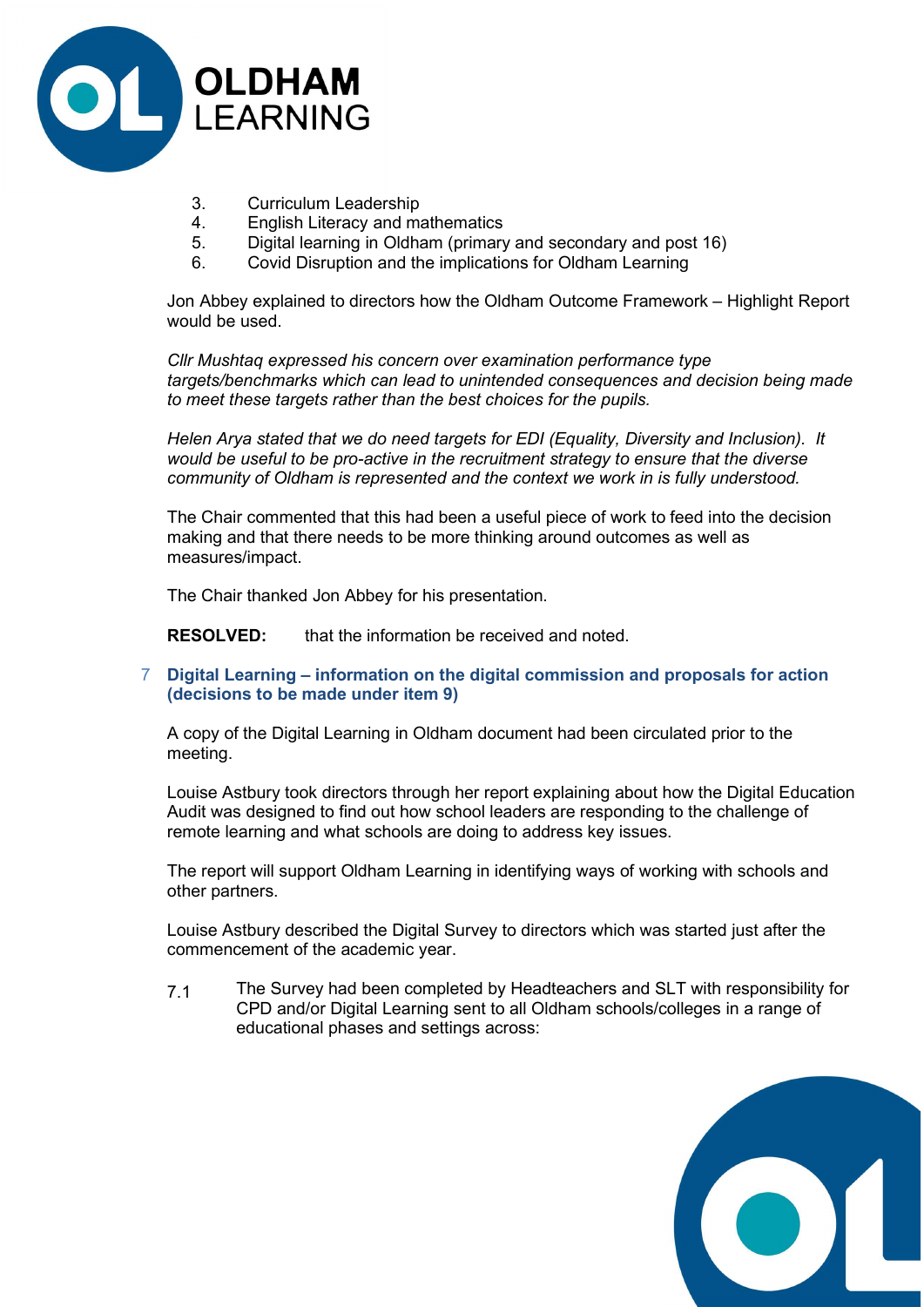

- Primary schools
- Secondary schools
- SEND
- Alternative Provision
- 16-19 Provision
- Survey sent to all schools for distribution to parents/carers.
- 7.2 The three lines of enquiry suggested by Oldham Learning were:
	- 1. What role can digital technology and investment play in improving outcomes for children and young people in Oldham, in the light of ongoing disruption due to COVID19, but also in a changed landscape post-COVID?
	- 2. How might the Opportunity Area via Oldham Learning most effectively invest to improve outcomes in the academic year 2020-21?
	- 3. How can schools be supported to develop effective practice in remote and blended learning?
- 7.3 It was noted that Digital Learning is not included in the Early Career Framework or other documents recently created and disseminated by government. This means that there is a digital skill set which teachers lack.
- 7.4 Louise Astbury brought to everyone's attention the lack of suitable devices for pupils and the issues such as:
	- Access to appropriate IT at home (i.e. not just a phone).
	- Ensuring children have the skills to access Google Classroom/Teams.
	- Pupils access to the internet.
	- Access to suitable ICT provision, support and structure at home, confidence with learning independently.
	- There is also the challenge of meeting the meetings of a cohort with some students learning in school and some at home without doubling staff workload.
	- We did not have access to an online learning platform and a high proportion of our learners either have no access or limited access to digital equipment and broadband.
	- Managing blended learning and apathy of some pupils to home learning access to enough IT in the house, a small but significant group with no access at all, parental support of learning.

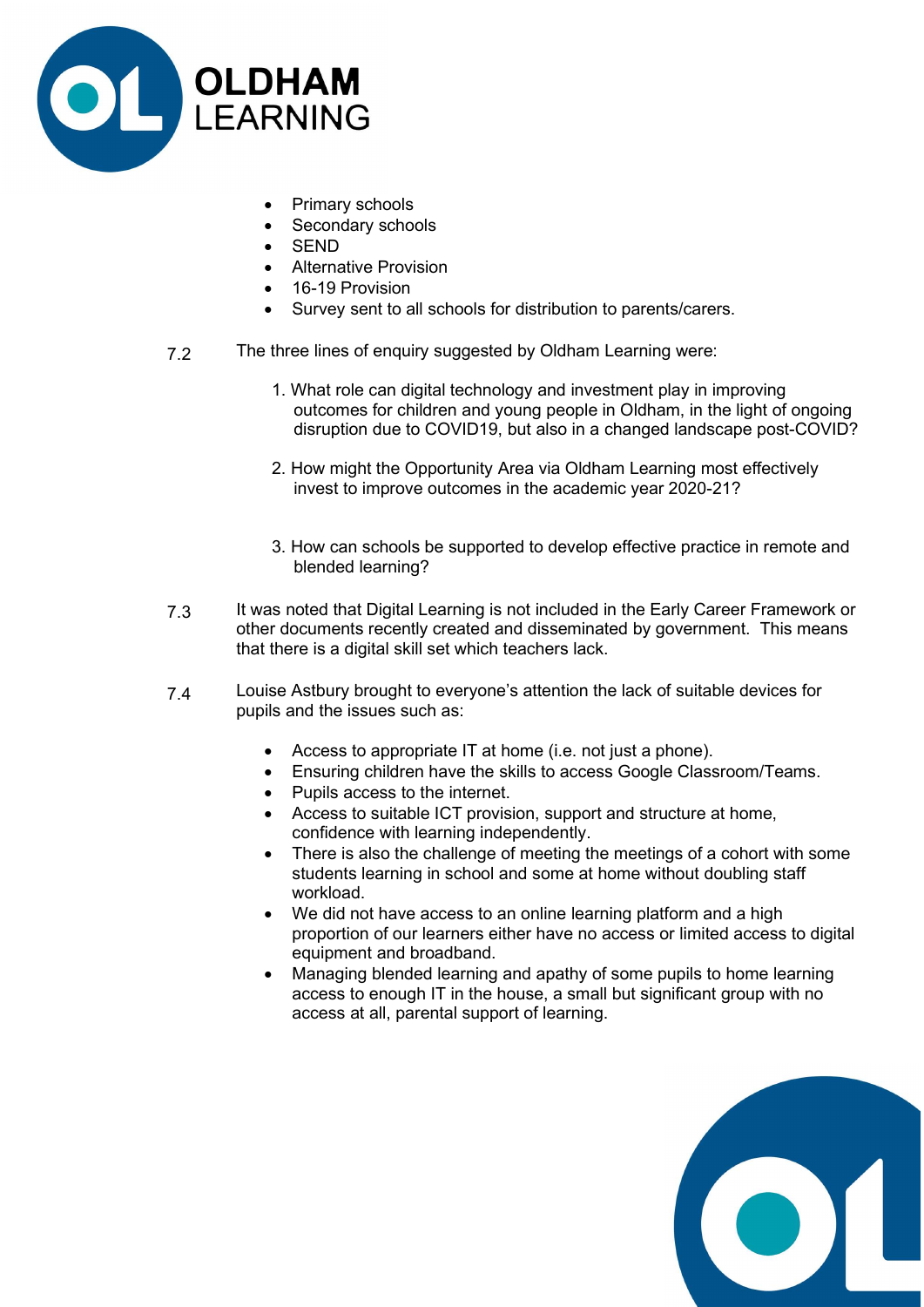

- 7.5 Louise Astbury suggest there be four Digital Champions per secondary school and two Digital Champions per primary school.
- 7.6 It was suggested that all schools read and use the EEF evidence base as standard.
- 7.7 Louise Astbury highlighted the recommendations on pages 18 and 19 of her report which were broken down into the three areas of responsibility:
	- Schools
	- Oldham Learning
	- Oldham Learning/Oldham Council
- 7.8 The Chair thanked Louise Astbury for her presentation and opened the floor to questions/comments from Directors.
	- I. Tony Shepherd spoke about the costs involved and contacting the tech companies in Oldham and Greater Manchester to try and obtain refurbished devices as costs are rising. Tony also commented that Oldham Learning needs to know what digital items schools have and their infrastructure.
	- II. Ian Walsh stated that computing support would be needed and staff capacity to get primary schools to be where they need to be.
	- III. Gerard Jones asked what is our vision? As well as moving beyond react mode and is blended learning the normal way forward?
	- IV. Helen Rowland commented about the use of Microsoft Teams and the training undertaken in schools over the summer. She also mentioned about joining lessons live and some pupils not having devices. Helen stated that schools must start with staff and getting digital champions in school.
- **RESOLVED:** that the Digital Learning report recommendations be approved and adopted.
- ACTION: CEO
- 8 Financial Update

A copy of the Oldham Learning Finance Overview (November 2020) and Oldham Learning Finance for 2020-2021 were circulated prior to the meeting for director's consideration.

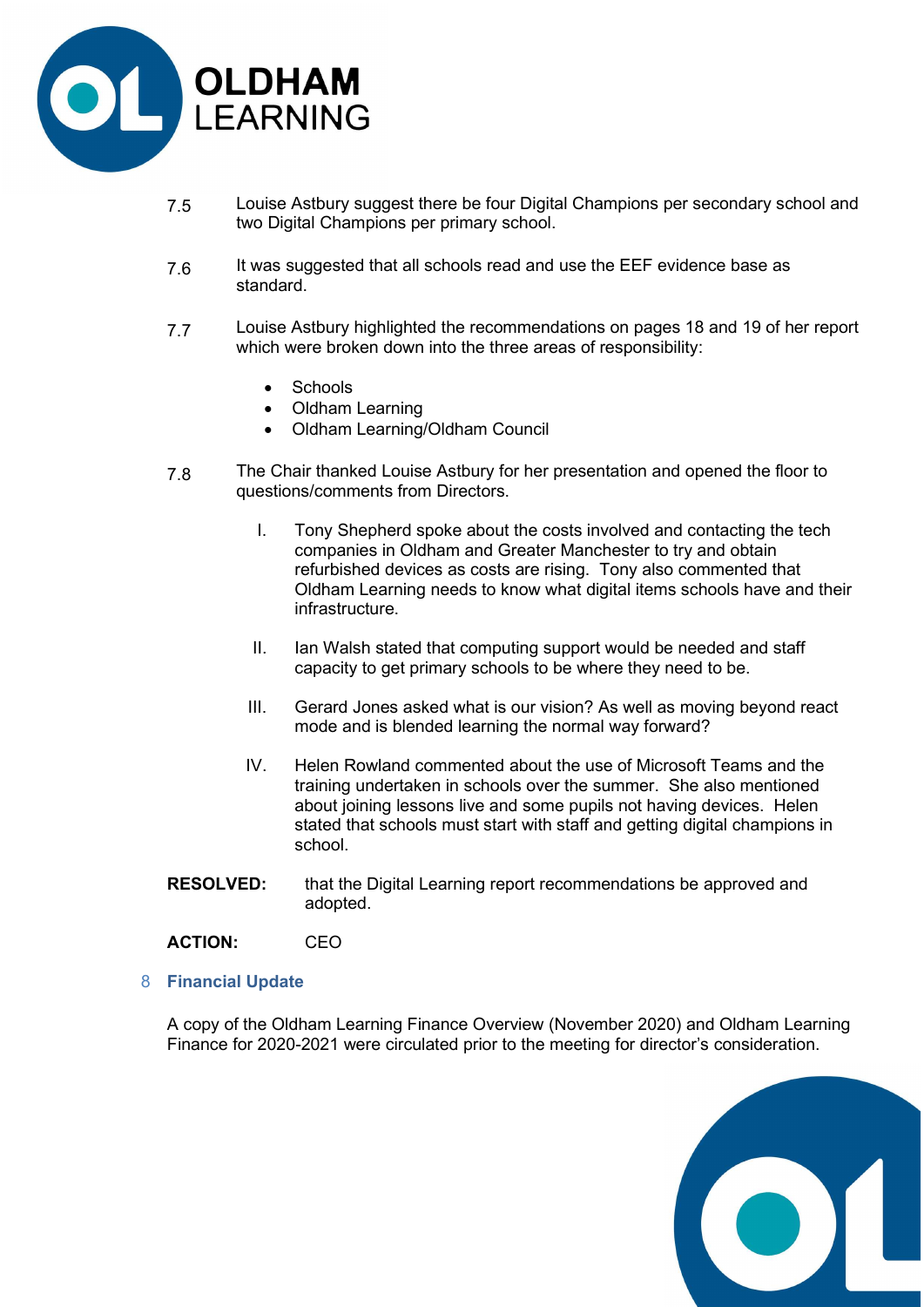

AC explained to directors the budget overview for November 2020 and outlined the commitments identified In the Oldham Learning Finance for 2020-2021. This showed a carry forward of £305,769.96 if agreed at this meeting.

RESOLVED: that the information be received and noted.

# 9 Proposed New Commissions – Summary Document

A copy of the following documents were circulated prior to the meeting:

- New Commissions Proposals November 2020.
- Secondary Teacher Development including costings 2020-2021.
- Summer Reading Challenge Integrated Approach.

The meeting was asked to agree the proposals within the issued documents with one change to increase the funding by £10k to £83k for the secondary proposals and hence reducing the agreement in principal for additional CPD and School to School Support to £90K. Discussion took place about the body of proposals.

Helen Rowland asked why there several secondary proposals, and this was not offered to primary schools?

AC commented that secondary heads had put these proposals together based on the priorities of Oldham learning, he also commented that previously more funding had gone into the primary sector, so this year does require more spending in the secondary sector.

Nicola Underdown raised the need for clear outcomes and targets to be agreed if the meeting agreed to these proposals.

- 9.1 New Commissions Proposals November 2020
- RESOLVED: that the following proposals be agreed in principle, subject to detailed proposals being agreed at the next meeting:
	- I. Research School Proposals 2020-2021 is £39,200.
	- II. Primary Subject Networks is £21,000.
	- III. School to School Support Packages & Bespoke CPD for schools £90,000 with specific agreement for the following items in 9.2, 9.3 and 9.4 below.
- 9.2 Digital Learning

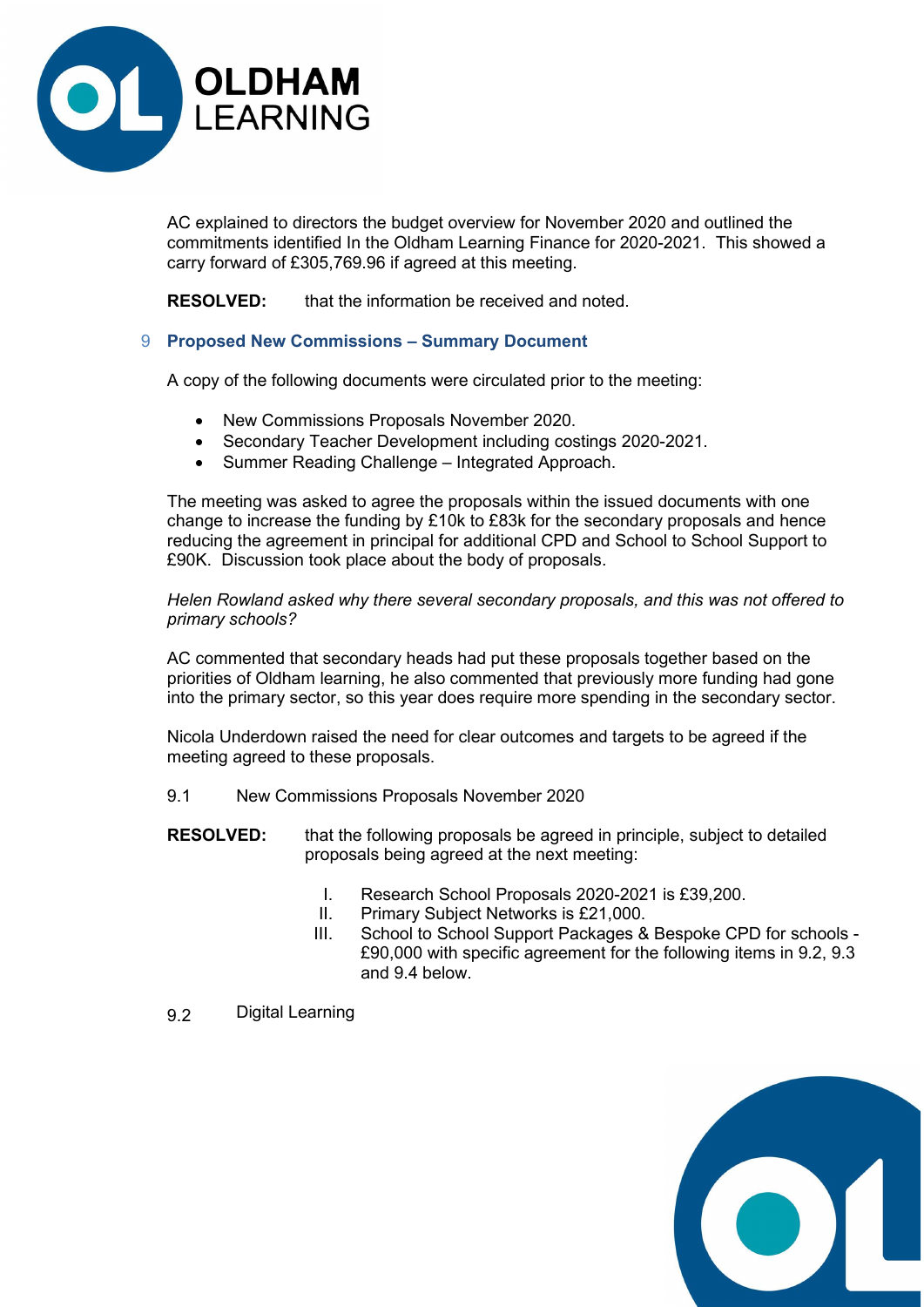

- RESOLVED: I. The proposal for primary, secondary and SLE support was agreed to a total value of £35,520;
	- II. Additional funding was made available to a value of £82,500 to support the purchase of equipment on the agreement that further research needs to take place and a decision-making process being agreed.
- 9.3 Secondary Proposals Detailed Paper
- RESOLVED: I. that the financial funding for the Secondary Proposals is increased by £10k to £83k and;
	- II. that the Secondary Proposals paper is agreed, with recognition that the needs of primary colleague's are not ignored and met through the funding in principal for CPD.
- 9.4 Summer Reading Challenge Detailed Paper
- RESOLVED: that funding of £9,000 is agreed.

ACTION: CEO

# 10 National Tutoring Programme

The Chair spoke to directors about the National Tutoring Programme that has been announced by the government. The Chair stated that from the OA perspective it is not overly successful and is there anything else we should be doing?

Nicola Underdown commented that the OA is happy to help to further promote the National Tutoring Programme to Oldham schools.

RESOLVED: that the information be received and noted.

11 Contextualisation – the roles of the team

RESOLVED: that the information be received and noted.

12 Final Versions of Documents from the previous meeting (Membership, TOR) and Code of Conduct